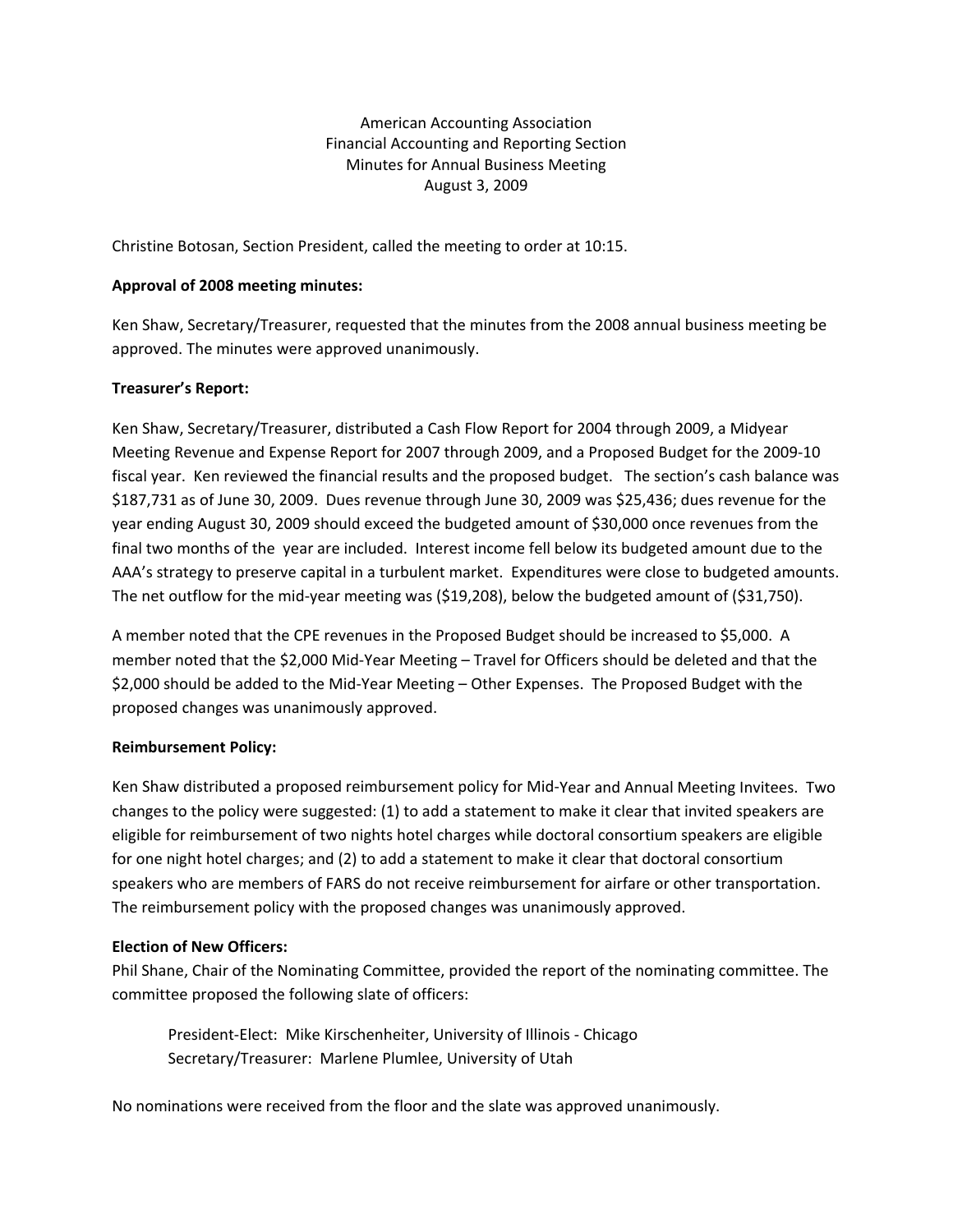## **Committee Reports:**

## *Financial Reporting Policy Committee (FRPC):*

Mark Bradshaw, on behalf of Pat Hopkins, Chair of the FRPC, gave an update on the committee's activities. The committee completed seven comment letters. Three of the letters were submitted to Accounting Horizons and one of the submitted letters was accepted for publication. The other two are still in the review process. Two members of the committee, Teri Yohn and Mark Kohlbeck, are rolling off the committee and three members, Ray Pfeiffer, Wayne Thomas and Greg Miller, are joining the committee. In addition, Mark Bradshaw will be replacing Pat Hopkins as chair of the committee. The committee thanked the members for their service and thanked Pat Hopkins for his leadership.

A member suggested that the FRPC comment letters be disseminated on the AAA Commons. Another member suggested that the committee include non‐U.S. based members and comment on IASB as well as FASB and SEC invitations to comment. A member suggested that the committee get involved in other issues related to practice and perhaps form ad hoc subcommittees when necessary to provide academic views on such matters.

#### **Report on Planning 2010 FARS Mid‐Year Meeting:**

Christine Botosan, discussed plans for the 2010 Mid‐Year Meeting, which will take place in San Diego at the Westin San Diego January 21‐23 2010. Mary Stanford was announced as Program Chair of the Committee for Research Sessions and Russell Lundholm was announced as the Director of the Doctoral Consortium. It was noted that this Mid‐Year Meeting will include a Thursday evening reception for doctoral students and recruiting faculty in which faculty purchase tickets to the reception and the doctoral students attend at no cost. The meeting will also make Friday morning available for informal interviewing. It was also noted that no interviewing should occur once the sessions begin. Christine also announced that there is a \$50 submission fee for the Mid-Year meeting to reduce the deficit of running the meeting and to reduce submissions of premature papers. Christine also noted that the FARS Mid‐ Year Meeting will make better use of the AAA Commons FARS Hive by including access to the papers and presentations on the hive. A member suggested consideration of increasing the number of days of the program.

#### **New Business:**

#### *Research Group:*

Mark Bradshaw announced that he and K Ramesh are serving on a joint committee with representatives from Credit Suisse. The committee is intended to identify and support opportunities for research collaboration between academe and practitioners. Mark noted that one idea that has been discussed is a possible call for research proposals for which Credit Suisse would possibly provide funding or data for research topics of mutual interest. Mark also noted that this relationship is in its infancy and plans are now being developed.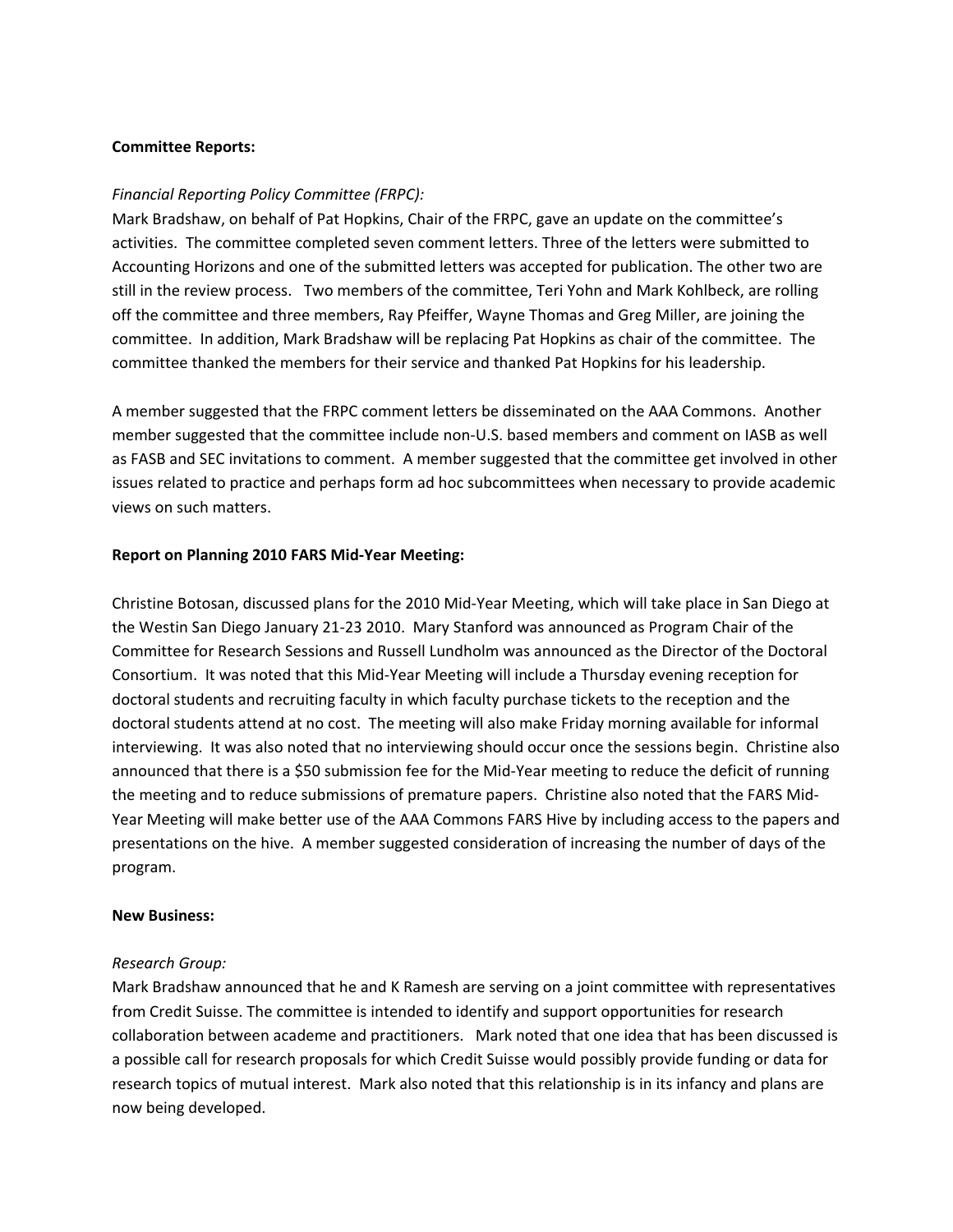#### **Transfer of Presidency:**

Christine Botosan turned over the presidency to Teri Yohn. Teri and the meeting members thanked Christine for her excellent service to the section. Teri introduced FARS members who agreed to serve the section this year.

## **Chairpersons**

| <b>FRPC</b>                    | Mark Bradshaw, Boston College                   |
|--------------------------------|-------------------------------------------------|
| <b>ACLP</b>                    | Ray Pfeiffer, Texas Christian University        |
| CPF.                           | Mostafa Maksy, Northeastern Illinois University |
| <b>Best Paper Award</b>        | Russell Lundholm, University of Michigan        |
| <b>Best Dissertation Award</b> | Franco Wong, University of Toronto              |

# National and Regional Meeting Coordinators

| National                    | Cathy Shakespeare, University of Michigan |
|-----------------------------|-------------------------------------------|
| Mid-Year Meeting - Program  | Christine Botosan, University of Utah     |
| Mid-Year Meeting - Research | Mary Stanford, Texas Christian University |
| Mid-Year Meeting - Doctoral | Russell Lundholm, University of Michigan  |
| Mid-Atlantic                | Vicki Tang, Georgetown University         |
| Midwest                     | Marc Picconi, Indiana University          |
| Northeast                   | Susan Young, Baruch College               |
| Ohio                        | Darren Roulstone, Ohio State University   |
| Southeast                   | Sundaresh Ramnath, University of Miami    |
| Southwest                   | Agnes Cheng, Louisiana State University   |
| Western                     | Bjorn Jorgensen, University of Colorado   |
|                             |                                           |

# Steering Board Past President *Christine Botosan, University of Utah* Secretary/Treasurer **Marlene Plumlee, University of Utah** President Elect **Nike Kirschenheiter, University of Illinois - Chicago** Vice President, Practice **Scott Taub, Financial Reporting Advisors LLC** At Large **1988 Carolyn Callahan, University of Arkansas** At Large **1988 COVERTS** Dave Smith, University of Nebraska At Large **1988 Convertse Coloration** Lisa Kutcher, Colorado State University At Large **Mary Stanford, Texas Christian University** At Large **1988 COVERTS AT Large 1988** K Ramesh, Michigan State University